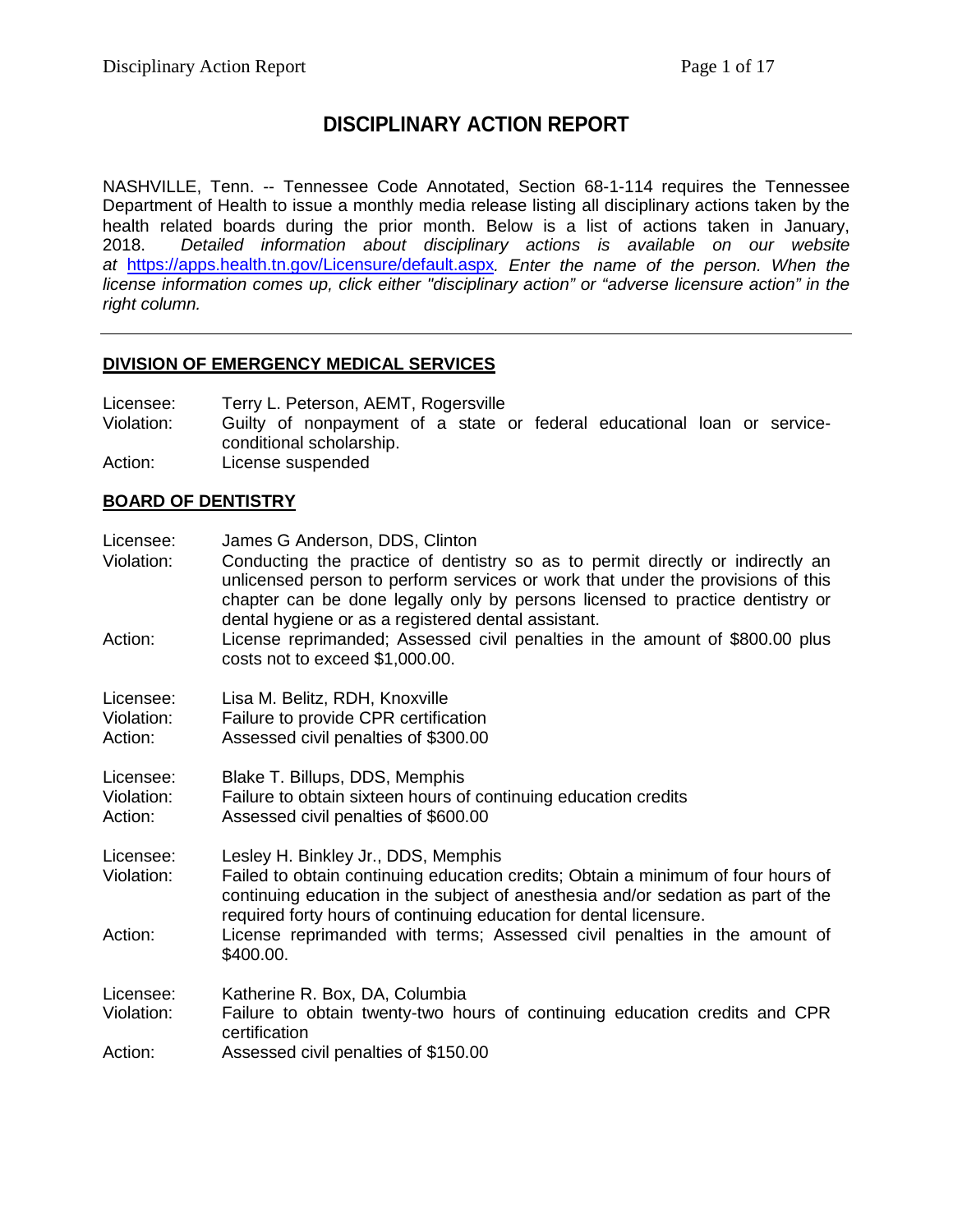| Licensee:<br>Violation:            | Leslie P. Briggs, DA, Knoxville<br>Failure to obtain eleven and a half hours of continuing education and CPR<br>certification                                                                                                                          |
|------------------------------------|--------------------------------------------------------------------------------------------------------------------------------------------------------------------------------------------------------------------------------------------------------|
| Action:                            | Assessed civil penalties of \$150.00                                                                                                                                                                                                                   |
| Licensee:<br>Violation:<br>Action: | Andrew M. Burton, DDS, Nashville<br>Failure to maintain sufficient continuing education credits.<br>License reprimanded; assessed civil penalty of \$1,300                                                                                             |
| Licensee:<br>Violation:<br>Action: | Camille C. Carswell, RDA, Madison<br>Practicing with an expired, retired, suspended or revoked license, permit, or<br>registration<br>License reprimanded; assessed civil penalties in the amount of \$2,700.00 plus<br>costs not to exceed \$1,000.00 |
| Licensee:<br>Violation:<br>Action: | Martin Wade Clayton, DDS, Germantown<br>Failure to obtain CPR certification<br>Assessed civil penalties of \$600.00                                                                                                                                    |
| Licensee:<br>Violation:<br>Action: | Frank D'allaird, DDS, Brentwood<br>Failure to obtain one hour of continuing education credits in controlled<br>substance prescribing<br>Assessed civil penalties of \$600.00                                                                           |
| Licensee:<br>Violation:<br>Action: | Dvonne R. Davis, RDH, White House<br>Failure to provide two and a half hours of continuing education credits<br>Assessed civil penalties of \$300.00                                                                                                   |
| Licensee:<br>Violation:<br>Action: | Shemica Deshay Delk, DA, Chattanooga<br>Failure to obtain two hours of continuing education credits in the subject of<br>chemical dependency and CPR certification<br>Assessed civil penalties of \$150.00                                             |
| Licensee:<br>Violation:            | Angelia Nicole Donley, RDA, Danridge<br>Practicing with an expired, retired, suspended or revoked license, permit, or<br>registration                                                                                                                  |
| Action:                            | License reprimanded; assessed civil penalties in the amount of \$2,400.00 plus<br>costs not to exceed \$1,000.00                                                                                                                                       |
| Licensee:<br>Violation:<br>Action: | Amber Dowell, RDA, Smyrna<br>Guilty of practicing with an expired, retired, suspended or revoked license,<br>permit, or registration.<br>License reprimanded; assessed civil penalty of \$3,300 plus costs not to exceed<br>\$1,000                    |
| Licensee:<br>Violation:<br>Action: | Laura B. Evans, DA, Murfreesboro<br>Failure to obtain twenty-four hours of continuing education credits to include 2<br>hours in chemical dependency and maintain CPR certification<br>Assessed civil penalties of \$150.00                            |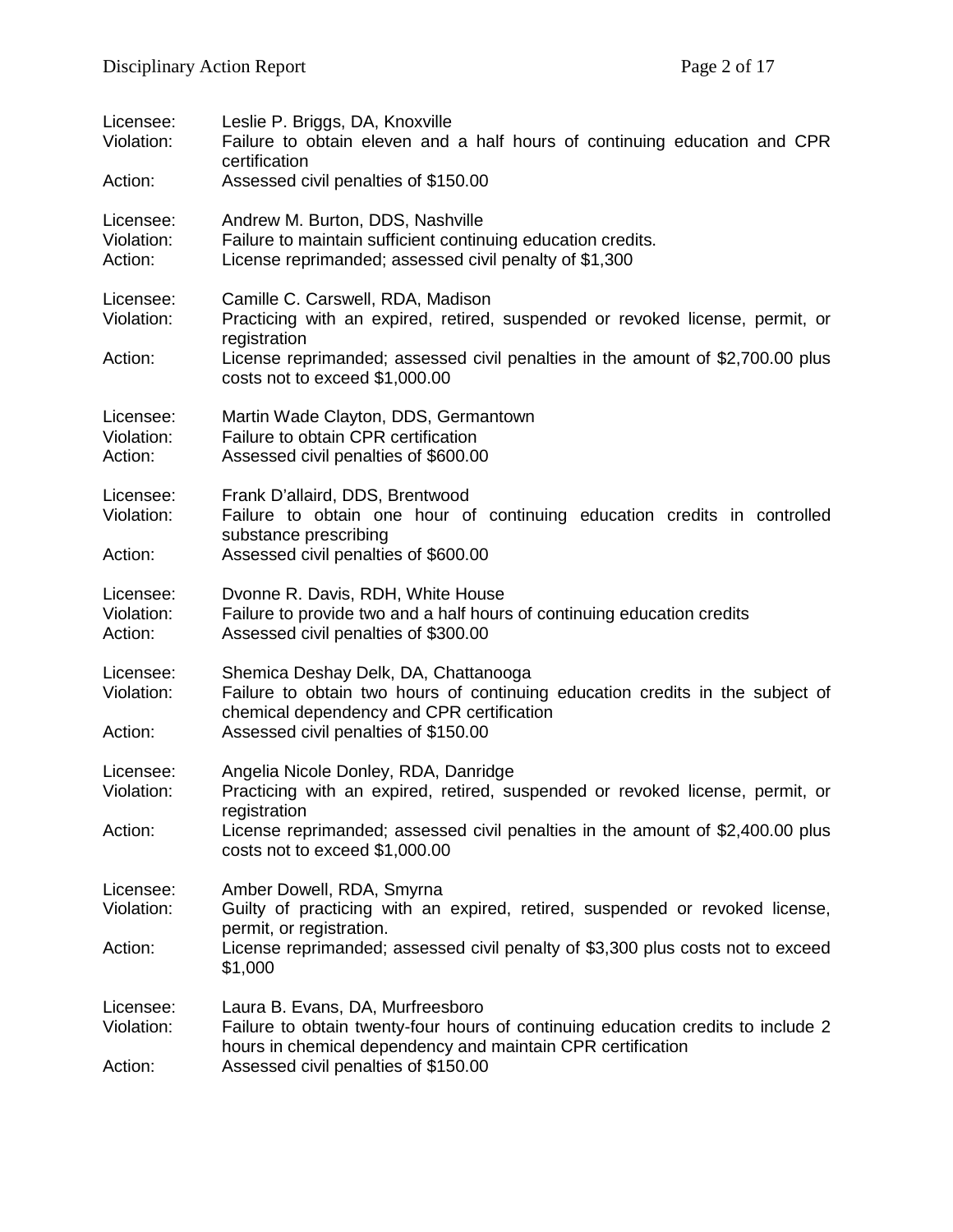| Licensee:<br>Violation:<br>Action: | Susan M. Faro, RDH, Brentwood<br>Practicing with an expired, retired, suspended, or revoked license, permit, or<br>registration<br>License reprimanded; Assessed civil penalties in the amount of \$5,400.00 plus<br>costs not to exceed \$1,000.00.                                                                                                                                                                                                                                                                                                                                                                                                                                                                                                                                                                                                                                                                                                                                                                                                                                                                                                                                                                                                                                                                                                         |
|------------------------------------|--------------------------------------------------------------------------------------------------------------------------------------------------------------------------------------------------------------------------------------------------------------------------------------------------------------------------------------------------------------------------------------------------------------------------------------------------------------------------------------------------------------------------------------------------------------------------------------------------------------------------------------------------------------------------------------------------------------------------------------------------------------------------------------------------------------------------------------------------------------------------------------------------------------------------------------------------------------------------------------------------------------------------------------------------------------------------------------------------------------------------------------------------------------------------------------------------------------------------------------------------------------------------------------------------------------------------------------------------------------|
| Licensee:<br>Violation:<br>Action: | Sean Michael Fox, DDS, Murfreesboro<br>Failure to have all of the required drugs on site and easily accessible from the<br>operatory and recovery room; Equipment and drugs on a list available from the<br>Board and currently indicated for the treatment of the above listed emergency<br>conditions must be present and readily available for use. Emergency protocols<br>must include training in the use of this equipment and these drugs.<br>License reprimanded with terms; assessed civil penalties in the amount of                                                                                                                                                                                                                                                                                                                                                                                                                                                                                                                                                                                                                                                                                                                                                                                                                               |
| Licensee:<br>Violation:<br>Action: | \$100.00<br>Vindhya Gorey, DDS, Franklin<br>Failure to obtain two hours of continuing education credits in controlled<br>substance prescribing<br>Assessed civil penalties of \$600.00                                                                                                                                                                                                                                                                                                                                                                                                                                                                                                                                                                                                                                                                                                                                                                                                                                                                                                                                                                                                                                                                                                                                                                       |
| Licensee:<br>Violation:<br>Action: | Brandon Scott Harbin, DDS, Hendersonville<br>Failure to obtain eleven and a half hours of continuing education credits to<br>include two hours of controlled substance prescribing<br>Assessed civil penalties of \$600.00                                                                                                                                                                                                                                                                                                                                                                                                                                                                                                                                                                                                                                                                                                                                                                                                                                                                                                                                                                                                                                                                                                                                   |
| Licensee:<br>Violation:<br>Action: | Andrea M. Henry, DDS, Collierville<br>Unprofessional, dishonorable or unethical conduct to wit; Failed to complete root<br>canal and work alleged to have been done was not documented; and billed<br>patient's insurance for a higher level crown than was used. All dental records or<br>summaries thereof, produced in the course of the practice of dentistry for all<br>patients, shall include all information and documentation. All dental records, or<br>summaries thereof, produced in the course of the practice of dentistry for all<br>patients, shall include such additional information that is necessary to ensure<br>that a subsequent reviewing or treating dentist can both ascertain the basis for<br>the diagnosis, treatment plan and outcomes and provide continuity of care for<br>the patient. X-rays and X-ray interpretations are considered to be part of the<br>dental records. At a minimum, all dental patient records shall include: A charting<br>of the patient's teeth conditions; Concise description and treatment date for<br>services performed; concise medical history; notation of dated, types, and<br>amounts of pharmaceuticals prescribed or dispensed; readable x-rays when<br>required for services rendered.<br>License reprimanded; assessed civil penalty of \$1,000 plus costs not to exceed<br>\$2,000 |
| Licensee:<br>Violation:<br>Action: | Richard Hensley, RDH, Moscow<br>Guilty of criminal history. A violation or attempted violation, directly or indirectly,<br>or assisting in or abetting the violation of, or conspiring to violate, any provision<br>of this chapter or any lawful order of the board issued pursuant thereto or any<br>criminal statute of the state of Tennessee<br>License granted contingent upon evaluation by Wellness Committee advocacy,<br>probation to run concurrent with criminal probationary period.                                                                                                                                                                                                                                                                                                                                                                                                                                                                                                                                                                                                                                                                                                                                                                                                                                                            |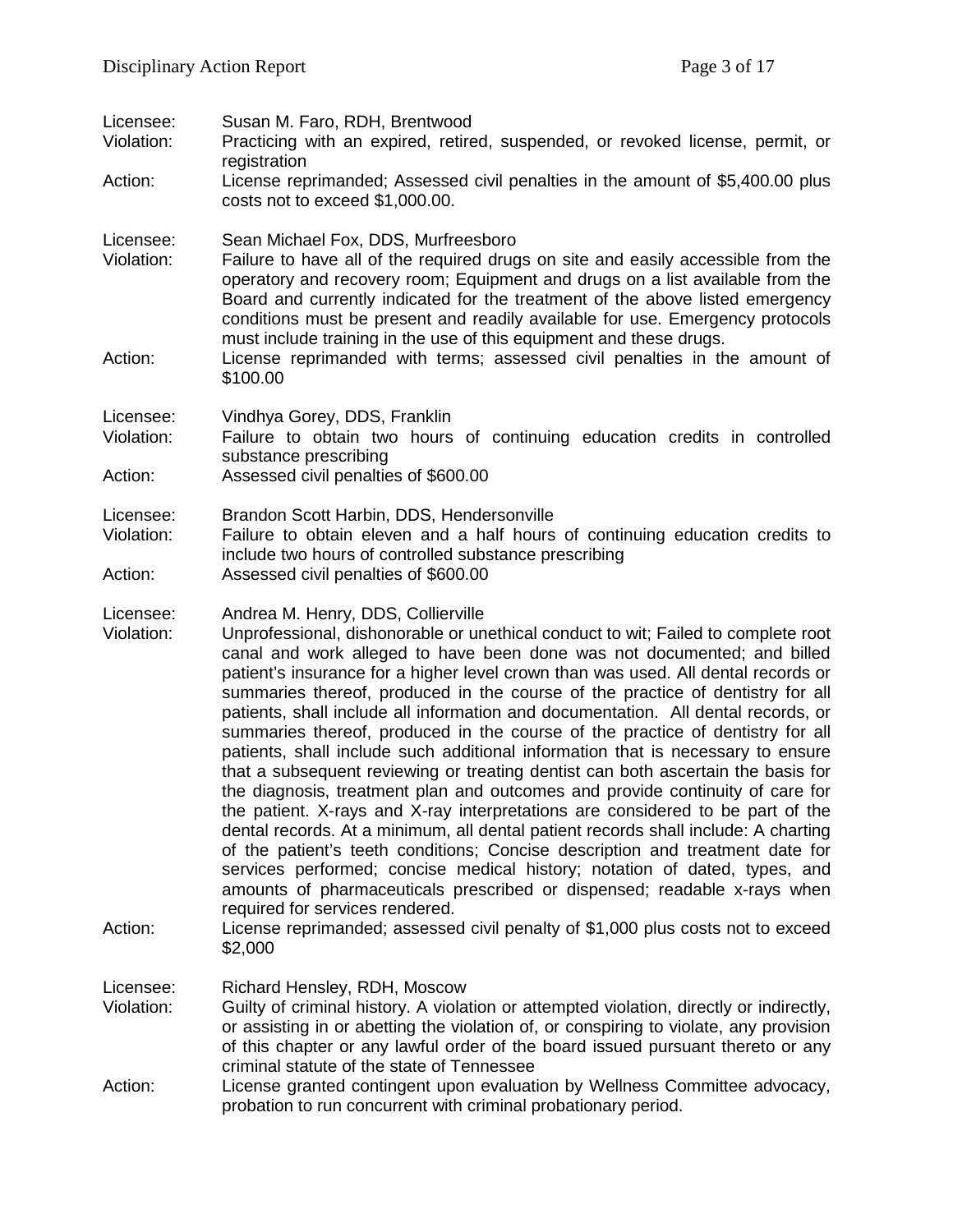| Licensee:<br>Violation:<br>Action: | Sarah Jessica Hernandez, DA, Knoxville<br>Failure to obtain twenty-four hours of continuing education to include two hours<br>being in the subject of chemical dependency and maintain current CPR<br>certification<br>Assessed civil penalties of \$150.00                                                                                                                                                                                                                                                                                                                                                                                                                                                                                                                                                                                                                |
|------------------------------------|----------------------------------------------------------------------------------------------------------------------------------------------------------------------------------------------------------------------------------------------------------------------------------------------------------------------------------------------------------------------------------------------------------------------------------------------------------------------------------------------------------------------------------------------------------------------------------------------------------------------------------------------------------------------------------------------------------------------------------------------------------------------------------------------------------------------------------------------------------------------------|
| Licensee:<br>Violation:<br>Action: | Misty Jean Hitt, DA, Murfreesboro<br>Failure to obtain twelve hours of continuing education credits<br>Assessed civil penalties of \$150.00                                                                                                                                                                                                                                                                                                                                                                                                                                                                                                                                                                                                                                                                                                                                |
| Licensee:<br>Violation:<br>Action: | Christie Justice Holcomb, DA, Ringgold GA<br>Failure to obtain seventeen hours of continuing education credits which include<br>two hours in the subject of chemical dependency<br>Assessed civil penalties of \$150.00                                                                                                                                                                                                                                                                                                                                                                                                                                                                                                                                                                                                                                                    |
| Licensee:<br>Violation:<br>Action: | Hugh Douglas Holliday Jr., DDS, Nashville<br>Failure to obtain a minimum of four hours of continuing education credits in the<br>subject of anesthesia and/or sedation as part of the required forty hours of<br>continuing education for the dental licensure.<br>License reprimanded with terms; assessed civil penalties in the amount of<br>\$400.00                                                                                                                                                                                                                                                                                                                                                                                                                                                                                                                   |
| Licensee:<br>Violation:<br>Action: | J. Clint Hurley, DDS, White Pine<br>Guilty of conducting the practice of dentistry so as to permit directly or indirectly<br>an unlicensed person to perform services or work that under the provisions of<br>this chapter can be done legally only by persons licensed to practice dentistry or<br>dental hygiene or as a registered dental assistance<br>License reprimanded; assessed civil penalty of \$800 plus costs not to exceed<br>\$1,000                                                                                                                                                                                                                                                                                                                                                                                                                        |
| Licensee:<br>Violation:<br>Action: | Sharla Hughes, RDA, Dayton<br>Failure to maintain sufficient continuing education credits. Beginning January 3,<br>2003, each registered dental assistant must successfully complete twenty four<br>hours of continuing education in courses approved by the Board during the two<br>(2) calendar years (January 1 <sup>st</sup> of an odd-numbered year through December 31 <sup>st</sup><br>of the subsequently even-numbered year) that precede the registration renewal<br>year. At least two hours of the twenty-four hour requirement shall pertain to<br>chemical dependency education. Any dentist, dental hygienist, or dental<br>assistant who fails to obtain the required continuing education hours and/or<br>CPR training may be subject to disciplinary action.<br>License reprimanded; assessed civil penalty of \$150 plus costs not to exceed<br>\$1,000 |
| Licensee:<br>Violation:<br>Action: | Terrell Edward Jones, DDS, Starkville MS<br>Failure to obtain two hours of continuing education credits in controlled<br>substance prescribing<br>Assessed civil penalties of \$600.00                                                                                                                                                                                                                                                                                                                                                                                                                                                                                                                                                                                                                                                                                     |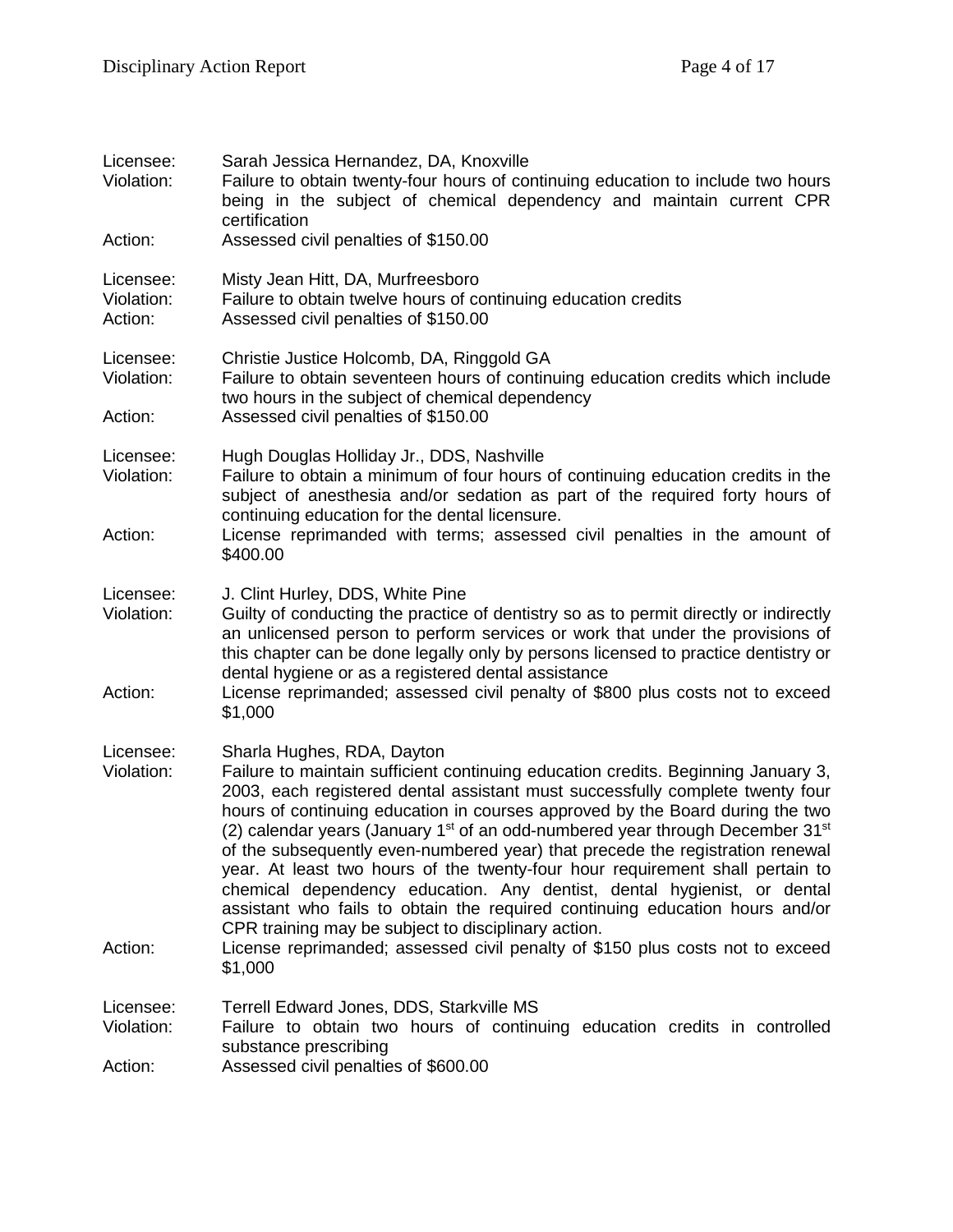| Licensee:<br>Violation:<br>Action: | Kenneth Brian Kelly, DDS, Franklin KY<br>Failure to obtain eleven hours of continuing education credits to include two<br>hours in controlled substance prescribing<br>Assessed civil penalties of \$600.00                                                                                                                                                                                                                                                                                                                                                                                                                                                                                                                                                                                                                                                                        |
|------------------------------------|------------------------------------------------------------------------------------------------------------------------------------------------------------------------------------------------------------------------------------------------------------------------------------------------------------------------------------------------------------------------------------------------------------------------------------------------------------------------------------------------------------------------------------------------------------------------------------------------------------------------------------------------------------------------------------------------------------------------------------------------------------------------------------------------------------------------------------------------------------------------------------|
| Licensee:<br>Violation:            | Elizabeth Celest Lee, RDH, Franklin<br>Failure to provide thirty hours of continuing education credits and two hours in<br>the subject of chemical dependency and CPR certification                                                                                                                                                                                                                                                                                                                                                                                                                                                                                                                                                                                                                                                                                                |
| Action:                            | Assessed civil penalties of \$300.00                                                                                                                                                                                                                                                                                                                                                                                                                                                                                                                                                                                                                                                                                                                                                                                                                                               |
| Licensee:<br>Violation:            | Tina Mansfield, RDA, Clarksville<br>Guilty of practicing with an expired, retired, suspended, or revoked license,<br>permit, or registration                                                                                                                                                                                                                                                                                                                                                                                                                                                                                                                                                                                                                                                                                                                                       |
| Action:                            | License reprimanded; assessed civil penalty of \$4,500 plus costs not to exceed<br>\$1,000                                                                                                                                                                                                                                                                                                                                                                                                                                                                                                                                                                                                                                                                                                                                                                                         |
| Licensee:<br>Violation:            | Jessica Ann Martin, DA, Smyrna<br>Failure to obtain twenty-four hours of continuing education to include two hours                                                                                                                                                                                                                                                                                                                                                                                                                                                                                                                                                                                                                                                                                                                                                                 |
| Action:                            | in the subject of chemical dependency<br>Assessed civil penalties of \$150.00                                                                                                                                                                                                                                                                                                                                                                                                                                                                                                                                                                                                                                                                                                                                                                                                      |
| Licensee:<br>Violation:<br>Action: | Francis Maxwell, RDA, Memphis<br>Failure to maintain sufficient continuing education credits. Beginning January 3,<br>2003, each registered dental assistant must successfully complete twenty four<br>hours of continuing education in courses approved by the Board during the two<br>(2) calendar years (January 1 <sup>st</sup> of an odd-numbered year through December 31 <sup>st</sup><br>of the subsequently even-numbered year) that precede the registration renewal<br>year. At least two hours of the twenty-four hour requirement shall pertain to<br>chemical dependency education. Any dentist, dental hygienist, or dental<br>assistant who fails to obtain the required continuing education hours and/or<br>CPR training may be subject to disciplinary action.<br>License reprimanded; assessed civil penalties of \$150.00 plus costs not to<br>exceed \$1,000 |
| Licensee:<br>Violation:<br>Action: | Elizabeth Claire Meyer, RDH, Spring Hill<br>Failure to provide fifteen hours of continuing education credits<br>Assessed civil penalties of \$300.00                                                                                                                                                                                                                                                                                                                                                                                                                                                                                                                                                                                                                                                                                                                               |
| Licensee:<br>Violation:            | Mark Allen Miller, DDS, Jackson<br>Failure to obtain two hours of continuing education credits in controlled<br>substance prescribing                                                                                                                                                                                                                                                                                                                                                                                                                                                                                                                                                                                                                                                                                                                                              |
| Action:                            | Assessed civil penalties of \$600.00                                                                                                                                                                                                                                                                                                                                                                                                                                                                                                                                                                                                                                                                                                                                                                                                                                               |
| Licensee:<br>Violation:<br>Action: | James T. Moss Jr., DDS, Dresden<br>Failure to obtain sixteen hours of continuing education credits<br>Assessed civil penalties of \$600.00                                                                                                                                                                                                                                                                                                                                                                                                                                                                                                                                                                                                                                                                                                                                         |
| Licensee:<br>Violation:<br>Action: | Laurin Owen Neely, DA, Nashville<br>Failure to obtain twenty-four hours of continuing education credits which include<br>two of the hours of chemical dependency and CPR certification<br>Assessed civil penalties of \$150.00                                                                                                                                                                                                                                                                                                                                                                                                                                                                                                                                                                                                                                                     |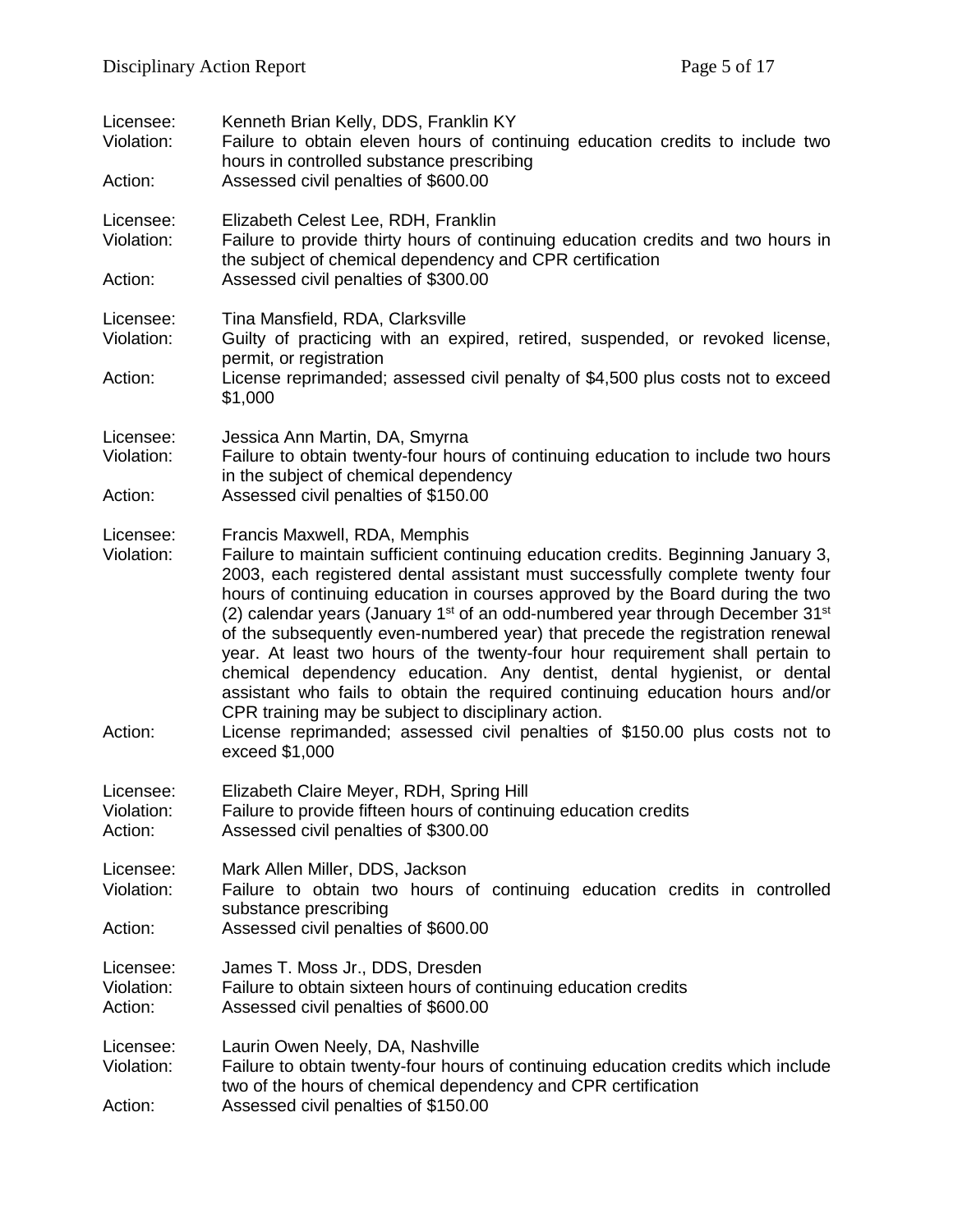Licensee: Whitney Danielle Owens, RDA, Knoxville

- Violation: Failed to obtain continuing education credits; each registered dental assistant must successfully complete twenty-four hours of continuing education in courses approved by the Board during the two calendar years (January 1<sup>st</sup> of an odd-numbered year through December  $31<sup>st</sup>$  of the subsequent even-numbered year) that precede the registration renewal year. At least two hours of the twenty-four hour requirement shall pertain to chemical dependency; Any dentist, dental hygienist, or dental assistant who fails to obtain the required continuing education hours and/or CPR training may be subject to disciplinary action. Action: License reprimanded with terms; Assessed civil penalties in the amount of
- \$150.00 plus costs not to exceed \$1,000.00. Licensee: Jill Nicole Patterson, DA, Dyersburg
- Violation: Failure to obtain two hours of continuing education credits in chemical dependency and CPR certification
- Action: Assessed civil penalties of \$150.00

Licensee: Edward C. Perdue, DDS, Nashville

- Violation: Failure to have all of the required emergency equipment and drugs on site and easily accessible from the operatory and recovery room; Equipment and drugs on a list available from the Board and currently indicated for the treatment of the above listed emergency conditions must be present and readily available for use. Emergency protocols must include training in the use of this equipment and these drugs.
- Action: License reprimanded with terms; assessed civil penalties in the amount of \$200.00

Licensee: Emmalee G. Perry, RDA, Knoxville

- Violation: Failure to obtain twenty-four continuing education hours including two hours in the area of chemical dependency; Beginning January 3, 2003, each registered dental assistant must successfully complete twenty-four hours of continuing education in courses approved by the Board during the two calendar years (January 1st of an odd-numbered year through December  $31<sup>st</sup>$  of the subsequent even-numbered year) that precede the registration renewal year. At least two hours of the twenty-four hour requirement shall pertain to chemical dependency education; Any dentist, dental hygienist, or dental assistant who fails to obtain the required continuing education hours and/or CPR training may be subject to disciplinary action pursuant to T.C.S. 63-5-124(a)(1) and (18)
- Action: License reprimanded with terms; assessed civil penalty in the amount of \$150.00 plus costs not to exceed \$1,000.00

Licensee: Carrie Haun Reynolds, DA, Knoxville

- Violation: Failure to obtain twenty-four hours of continuing education credits to include two hours of chemical dependency
- Action: Assessed civil penalties of \$150.00
- Licensee: Amber Marie Richardson, DA, White House
- Violation: Failure to obtain two hours of continuing education in the subject of chemical dependency
- Action: Assessed civil penalties of \$150.00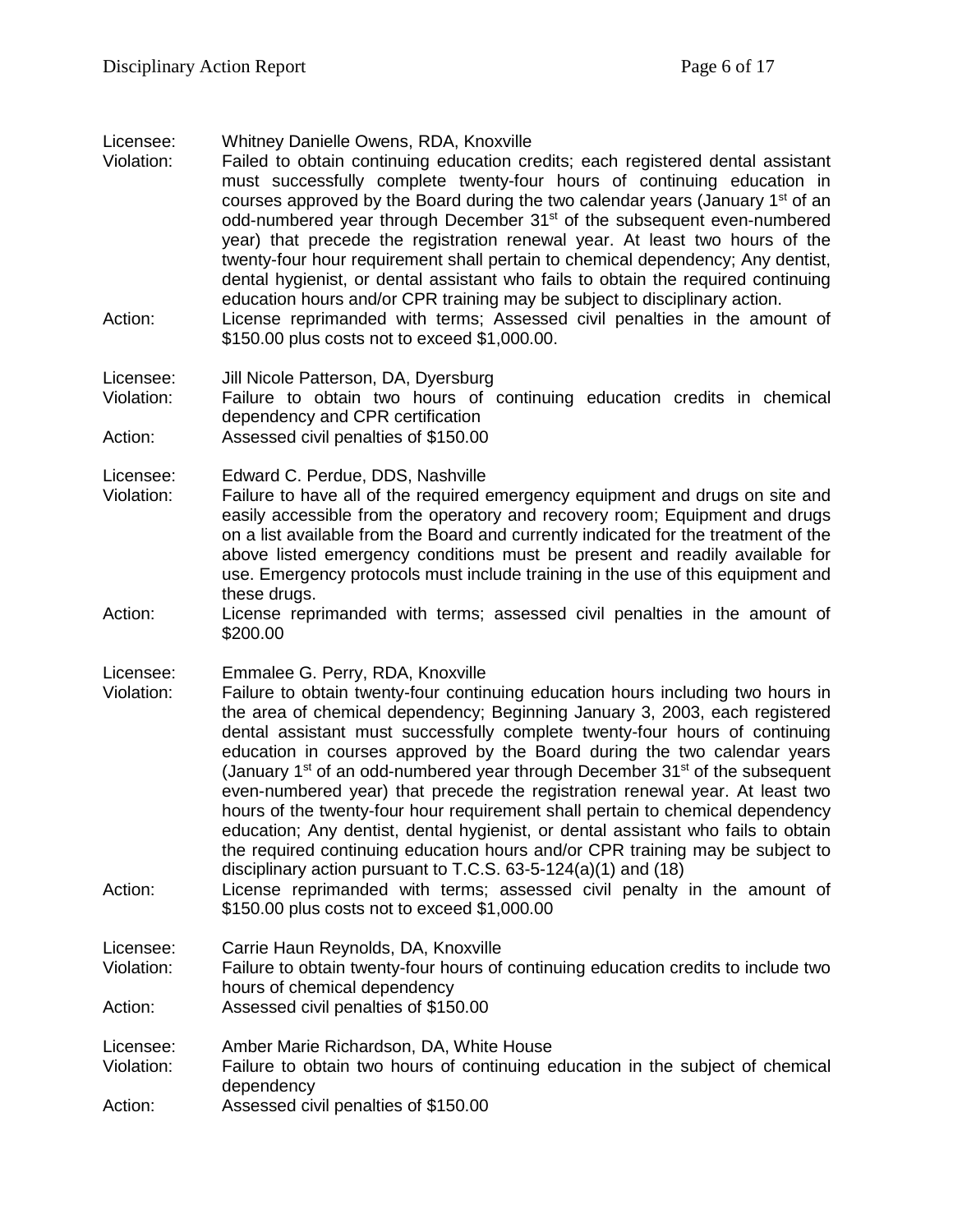| Licensee:<br>Violation:            | Juanita A. Rouse, DDS, Mount Juliet<br>Allowing assistant to practice on an expired license; Conducting the practice of<br>dentistry so as to permit directly or indirectly an unlicensed person to perform<br>services or work that under the provisions of this chapter can be done legally<br>only by persons licensed to practice dentistry or dental hygiene or as a<br>registered dental assistant.                                                                                                                                                                                                                                                                                                                                                                                                                                                                                                                              |
|------------------------------------|----------------------------------------------------------------------------------------------------------------------------------------------------------------------------------------------------------------------------------------------------------------------------------------------------------------------------------------------------------------------------------------------------------------------------------------------------------------------------------------------------------------------------------------------------------------------------------------------------------------------------------------------------------------------------------------------------------------------------------------------------------------------------------------------------------------------------------------------------------------------------------------------------------------------------------------|
| Action:                            | License reprimanded; assessed civil penalties in the amount of \$900.00 plus<br>costs not to exceed \$1,000.00                                                                                                                                                                                                                                                                                                                                                                                                                                                                                                                                                                                                                                                                                                                                                                                                                         |
| Licensee:<br>Violation:            | Christina Ann-Marie Sandoval, DA, Murfreesboro<br>Failure to obtain fourteen hours of continuing education credits to include two<br>hours in the subject of chemical dependency                                                                                                                                                                                                                                                                                                                                                                                                                                                                                                                                                                                                                                                                                                                                                       |
| Action:                            | Assessed civil penalties of \$150.00                                                                                                                                                                                                                                                                                                                                                                                                                                                                                                                                                                                                                                                                                                                                                                                                                                                                                                   |
| Licensee:<br>Violation:            | Oscar D. Scruggs IV, DDS, Dunlap<br>Failure to obtain two hours of continuing education credits in controlled<br>substance prescribing                                                                                                                                                                                                                                                                                                                                                                                                                                                                                                                                                                                                                                                                                                                                                                                                 |
| Action:                            | Assessed civil penalties of \$600.00                                                                                                                                                                                                                                                                                                                                                                                                                                                                                                                                                                                                                                                                                                                                                                                                                                                                                                   |
| Licensee:<br>Violation:            | Patricia E. Settles, RDA, Knoxville<br>Violated a May 2009 Board Order; A violation or attempted violation, directly or<br>indirectly, or assisting in or abetting the violation of, or conspiring to violate, this<br>chapter or any lawful order of the board issued pursuant thereto or any criminal<br>statue of this state                                                                                                                                                                                                                                                                                                                                                                                                                                                                                                                                                                                                        |
| Action:                            | Assessed civil penalties of \$500.00                                                                                                                                                                                                                                                                                                                                                                                                                                                                                                                                                                                                                                                                                                                                                                                                                                                                                                   |
| Licensee:<br>Violation:<br>Action: | Rachel Christine Shell, RDA, Whitwell<br>Failure to obtain twenty-four continuing education hours including two hours in<br>the area of chemical dependency; Beginning January 3, 2003, each registered<br>dental assistant must successfully complete twenty-four hours of continuing<br>education in courses approved by the Board during the two calendar years<br>(January 1 <sup>st</sup> of an odd-numbered year through December 31 <sup>st</sup> of the subsequent<br>even-numbered year) that precede the registration renewal year. At least two<br>hours of the twenty-four hour requirement shall pertain to chemical dependency<br>education; Any dentist, dental hygienist, or dental assistant who fails to obtain<br>the required continuing education hours and/or CPR training may be subject to<br>disciplinary action pursuant to T.C.S. $63-5-124(a)(1)$ and $(18)$<br>License voluntarily surrendered with terms |
| Licensee:<br>Violation:            | Danielle E. Spencer, DA, Murfreesboro<br>Failure to obtain two hours of continuing education credits in chemical                                                                                                                                                                                                                                                                                                                                                                                                                                                                                                                                                                                                                                                                                                                                                                                                                       |
| Action:                            | dependency<br>Assessed civil penalties of \$150.00                                                                                                                                                                                                                                                                                                                                                                                                                                                                                                                                                                                                                                                                                                                                                                                                                                                                                     |
| Licensee:<br>Violation:<br>Action: | Tiffany E. Stinson, DA, Michigan City MS<br>Failure to obtain two hours of continuing education credits in chemical<br>dependency<br>Assessed civil penalties of \$150.00                                                                                                                                                                                                                                                                                                                                                                                                                                                                                                                                                                                                                                                                                                                                                              |
|                                    |                                                                                                                                                                                                                                                                                                                                                                                                                                                                                                                                                                                                                                                                                                                                                                                                                                                                                                                                        |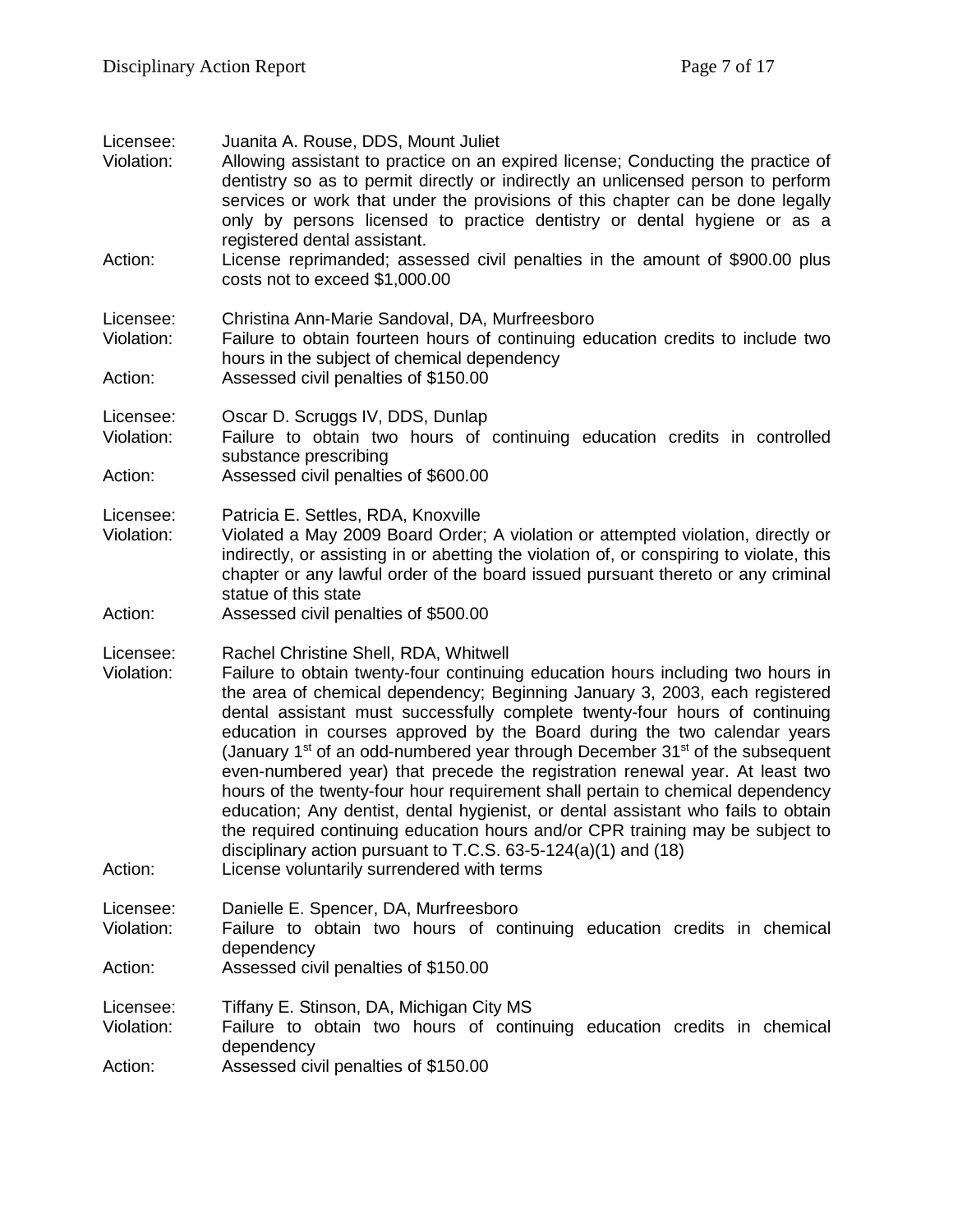| Licensee:  | Melody Brooke Waldrop, DA, Knoxville                                                                                                                                                      |
|------------|-------------------------------------------------------------------------------------------------------------------------------------------------------------------------------------------|
| Violation: | Failure to obtain nine hours of continuing education credits which include one<br>hours of chemical dependency                                                                            |
| Action:    | Assessed civil penalties of \$150.00                                                                                                                                                      |
| Licensee:  | Jessica Elaine Wilson, DA, Ringgold GA                                                                                                                                                    |
| Violation: | Failure to obtain twenty-four hours of continuing education credits with two of<br>the hours being in the subject of chemical dependency and maintain current<br><b>CPR</b> certification |
| Action:    | Assessed civil penalties of \$150.00                                                                                                                                                      |
| Licensee:  | Lee C. Wright, DDS, Franklin                                                                                                                                                              |
| Violation: | Failure to obtain three and a half hours of continuing education credits                                                                                                                  |
| Action:    | Assessed civil penalties of \$600.00                                                                                                                                                      |

#### **BOARD OF LICENSED PROFESSIONAL COUNSELORS**

Licensee: Benjamin J. Vos, LPC, Nashville \*\*

Violation: Guilty of engaging in an inappropriate emotional and physical relationship with patient; Violating the rules and regulation adopted by the board; to wit: 0450- 01.13 PROFESSIONAL ETHICS All licensees and certificate holders shall comply with the current code of ethics adopted by the American Counseling Association, except to the extent that it conflicts with the laws of the state of Tennessee or the rules of the Board. If the code of ethics conflicts with the state law or rules, the state law or rules govern the matter. Violation of the code of ethics or state law or rules may subject a licensee or certificate holder to disciplinary action; (1) The certified professional counselor and licensed professional counselor and anyone under his supervision shall conduct their professional practice in conformity with the legal, ethical and professional standards promulgated by the Board under its current statutes and rules and regulations. (2) Each applicant and certificate holder or licensee is responsible for being familiar with and following this code of ethics; Guilty of violating the 2014 American Counseling Association Code of Ethics principles: A.5. Prohibited Non-counseling Roles and Relationships (a) Sexual and/or Romantic Relationships Prohibited: Sexual and/or romantic counselor-client interactions or relationships with current clients, their romantic partners, or their family members are prohibited. This prohibition applies to both in-person and electronic interactions or relationships. (b) Previous Sexual and/or Romantic Relationships: Counselors are prohibited from engaging in counseling relationships with persons with whom they have had a previous sexual and/or romantic relationship. A.6. Managing and Maintaining Boundaries and Professional Relationships (b) Extending Counseling Boundaries: Counselors consider the risks and benefits of extending current counseling relationships beyond conventional parameters. Examples include attending a client's formal ceremony (e.g., a wedding/commitment ceremony or graduation), purchasing a service or product provided by a client (excepting unrestricted bartering), and visiting a client's ill family member in the hospital. In extending these boundaries, counselors take appropriate professional precautions such as informed consent, consultation, supervision, and documentation to ensure that iudgment is not impaired and no harm occurs. (c) Documenting Boundary Extensions: If counselors extend boundaries as described in A.6.a and A.6.b.,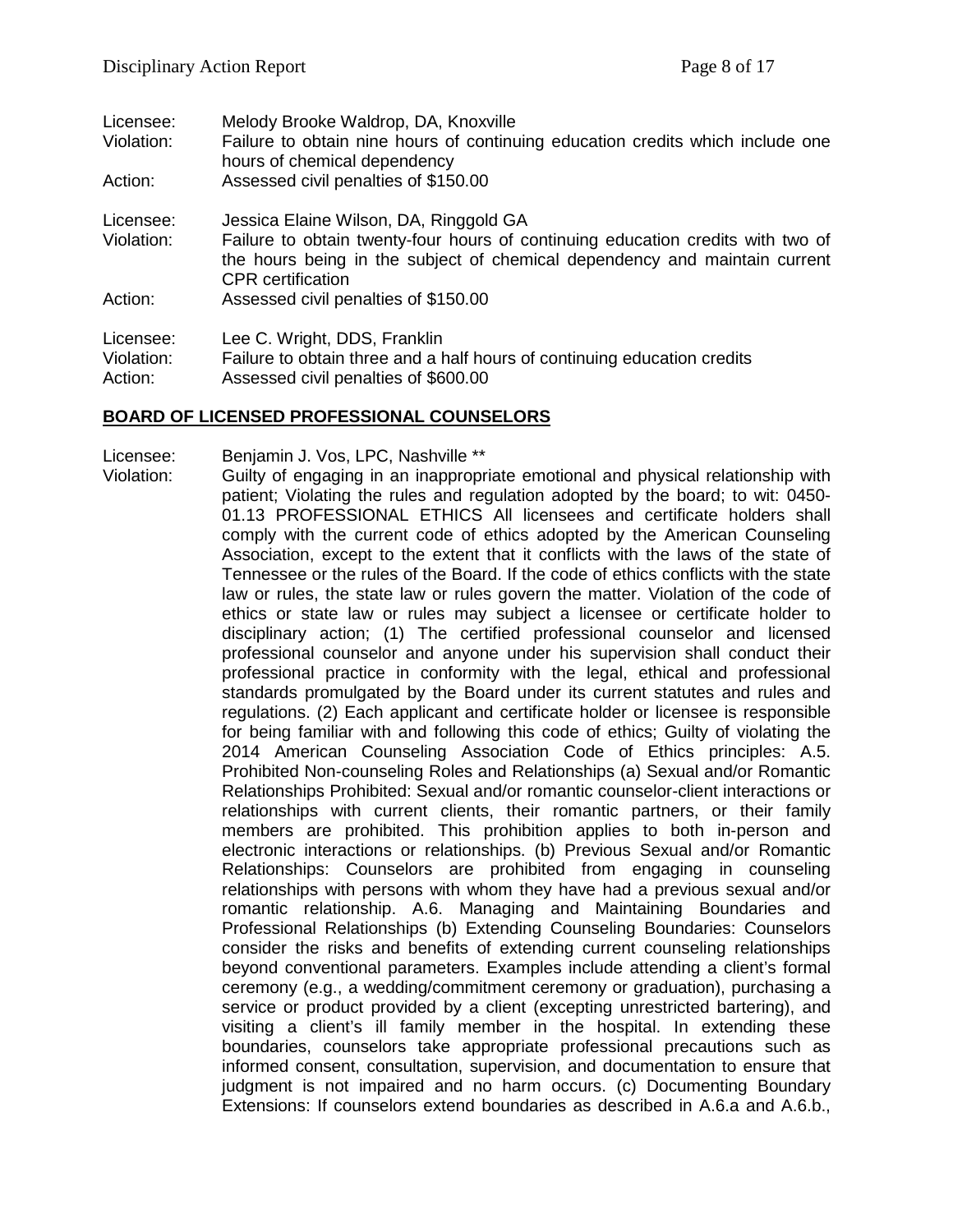they must officially document, prior to the interactions (when feasible), the rationale for such an interaction, the potential benefit, and anticipated consequences for the client or former client and other individuals significantly involved with the client or former client. When unintentional harm occurs to the client or former client, or to an individual significantly involved with the client or former client, the counselor must show evidence of an attempt to remedy such harm. (e) Nonprofessional Interactions or Relationships (Other Than Sexual or Romantic Interactions or Relationships): Counselors avoid entering into nonprofessional relationships with former clients, their romantic partners, or their family members when the interaction is potentially harmful to the client. This applies to both in-person and electronic interactions or relationships. A.11. Termination and Referral (a) Competence Within Termination and Referral: If counselors lack the competence to be of professional assistance to clients, they avoid entering or continuing counseling relationship. Counselors are knowledgeable about culturally and clinically appropriate referral resources and suggest these alternatives. If clients decline the suggested referrals, counselors discontinue the relationship. (c) Appropriate Termination: Counselors terminate a counseling relationship when it becomes reasonably apparent that the client no longer needs assistance, is not likely to benefit, or is being harmed by continued counseling. Counselors may terminate counseling when in jeopardy of harm by the client or by another person with whom the client has a relationship, or when clients do not pay fees as agreed upon. Counselors provide pre-termination counseling and recommend other service providers when necessary. C.1. Knowledge of and Compliance With Standards: Counselors have a responsibility to read, understand, and follow the ACA Code of Ethics and adhere to applicable laws and regulations.

Action: License voluntarily surrendered plus costs not to exceed \$1,000.00 *\*\*Delayed Reporting, license disciplined Dec. 2017*

## **BOARD OF MASSAGE LICENSURE**

Licensee: Shannon April Brock, MT, Corryton\* Violation: Has been convicted in a court of competent jurisdiction of an offense that constitutes a felony or a misdemeanor under the laws of this state. Action: License granted on conditional basis

*\*Delayed Reporting, certificate disciplined Dec. 2017*

| Licensee:  | Michael Charles Free, Applicant, Madisonville, Owner                                                                                                                                                                                                                                                                                 |
|------------|--------------------------------------------------------------------------------------------------------------------------------------------------------------------------------------------------------------------------------------------------------------------------------------------------------------------------------------|
| Violation: | Has been convicted in a court of competent jurisdiction of an offense that<br>constitutes a felony or a misdemeanor under the laws of this state; abuses or is<br>addicted to the habitual use of intoxicating liquors, drugs or stimulants to such an<br>extent as to incapacitate such person's performance of professional duties |
| Action:    | Application denied                                                                                                                                                                                                                                                                                                                   |
| Licensee:  | Tawnya Bell Grant, MT, Mt. Juliet                                                                                                                                                                                                                                                                                                    |
| Violation: | Failed to comply with Tennessee Student Assistance Corporation student loan<br>agreement.                                                                                                                                                                                                                                            |

Action: License suspended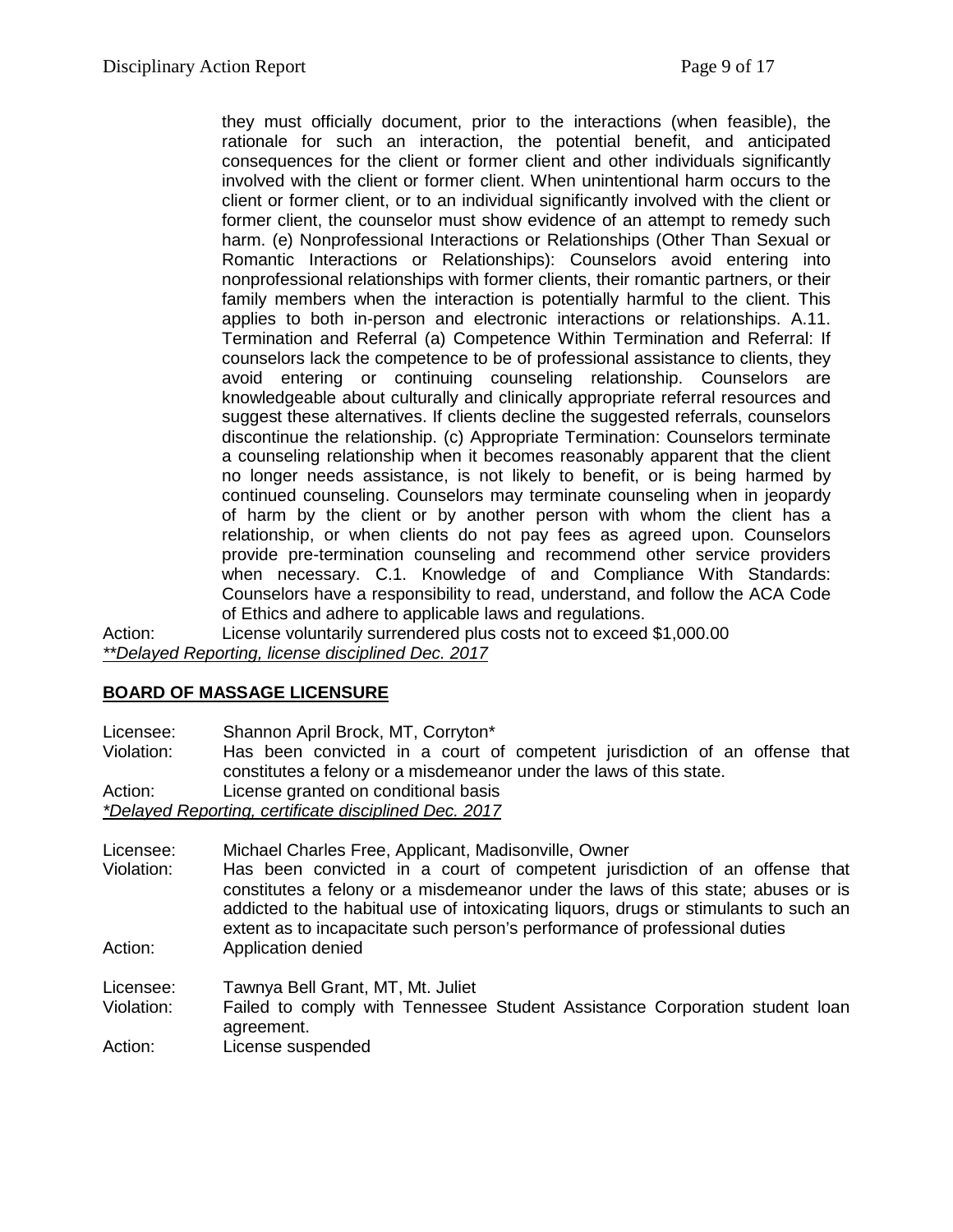Licensee: Natoya Lachelle Vaughn, Applicant, Millington

Is guilty of fraud in the practice of massage or fraud or deceit in the licensee's admission to the practice of massage; is guilty of fraudulent, false, misleading or deceptive advertising or for prescribing medicines or drugs or practicing any licensed profession without legal authority; has violated any of the provisions of this chapter or any substantive rule promulgated under the authority of this chapter Action: Application denied

Licensee: The White Lotus, Establishment applicant, Williamsport; Spring Hill Frances Beard, Owner

- Violation: Is guilty of fraud in the practice of massage or fraud or deceit in the licensee's admission to the practice of massage; is guilty of fraudulent, false, misleading or deceptive advertising or for prescribing medicines or drugs or practicing any licensed profession without legal authority; has violated or attempted to violate, directly or indirectly, or has assisted in or abetted the violation of, or conspired to violate, any provision of this chapter or any lawful order of the board issued pursuant to this chapter; pursuant to Tennessee Code Annotated 63-18-104, all persons engaged in massage for compensation must be licensed by the Massage Board.
- Action: Application denied

Licensee: Yibo Zhao, Applicant, Nashville

Violation: Is guilty of fraud in the practice of massage or fraud or deceit in the licensee's admission to the practice of massage; has violated any of the provisions of this chapter or any substantive rule promulgated under the authority of this chapter Action: Application denied

## **BOARD OF MEDICAL EXAMINERS**

- Licensee: Mohammad Ahmad-Sabry, MD, McComb MS
- Violation: Failed to notify the Tennessee Board of Medical Examiners of the Mississippi Consent Order Respondent entered into on or about April 19, 2017, within thirty days of the Order's effective date; Disciplinary action against a person licensed to practice medicine by another state or territory of the United States for any acts or omissions that would constitute grounds for disciple of a person licensed in this state; a description of any fila board disciplinary actions within the most recent ten years, which action s shall include final board action and reprimand action taken pursuant to a board practice act.

Action: License reprimanded with terms; plus costs not to exceed \$1,000.00.

Licensee: Ken D. Berry, MD, Camden

- Violation: Guilty of unprofessional conduct; to wit: The Board adopts, as is fully set out herein, rules 1200-14-03.01 through 1200-14-03-.03 inclusive, of the Department of Health and as they may from time to time be amended, as its rule governing the process for implementing universal precautions for the prevention of HIV transmissions for health care workers under its jurisdiction.
- Action: License placed on probation to extend two years following the expiration of previous period of probation with terms; assessed civil penalties in the amount of \$3,000.00 plus costs not to exceed \$10,000.00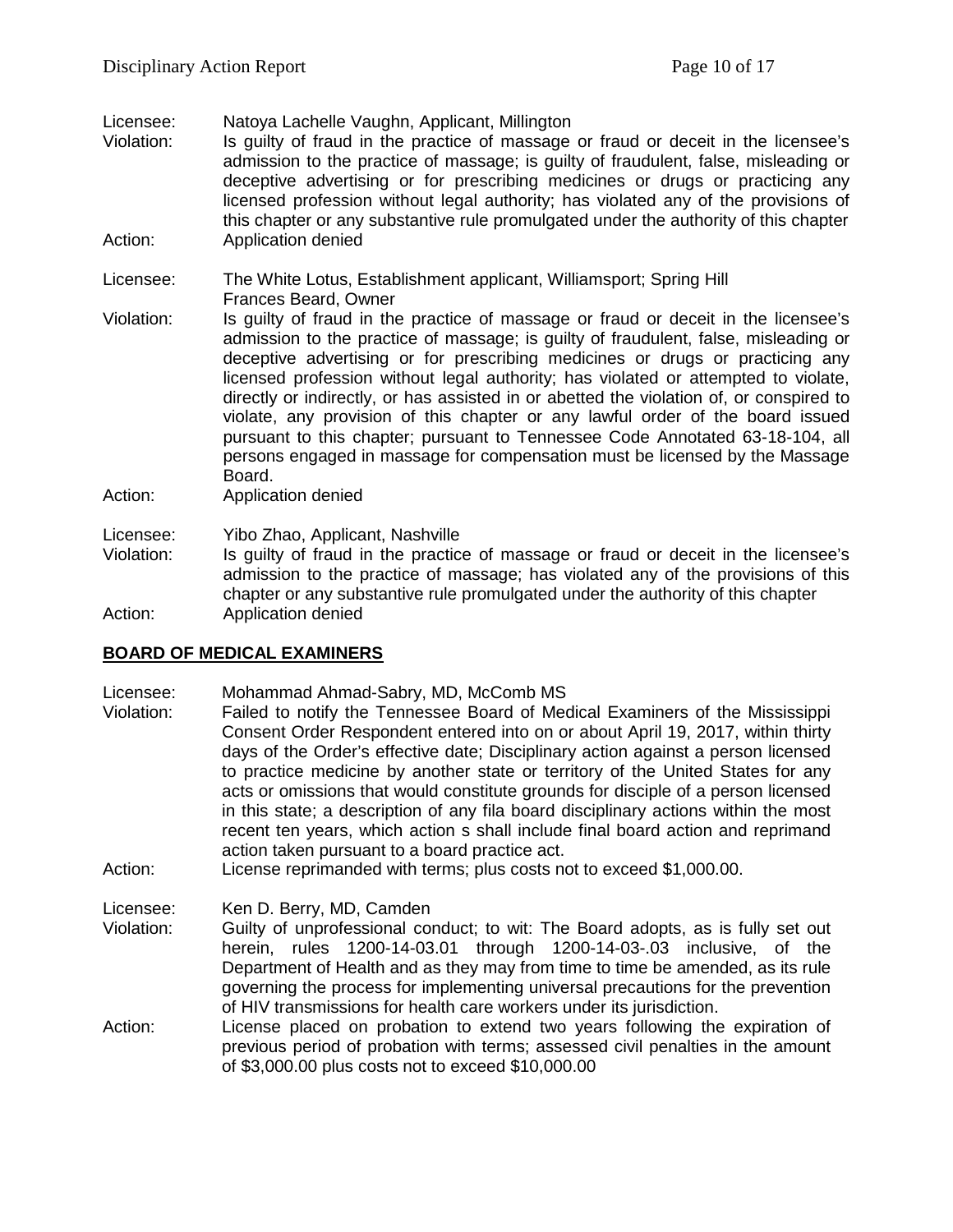Licensee: Anthony C. Carter, MD Thompkinsville, KY<br>Violation: Guilty of receiving disciplinary action in and

- Guilty of receiving disciplinary action in another state. Disciplinary action against a person licensed to practice medicine by another state or territory of the United States for any acts or omissions that would constitute grounds for discipline of a person licensed in this state. A certified copy of the initial or final order or other equivalent document memorializing the disciplinary action from the disciplining state or territory shall constitute prima facie evidence of violation of this section and be sufficient grounds upon which to deny, restrict or condition licensure or renewal and/or discipline a person licensed in this state.
- Action: License reprimanded; assessed civil penalties of \$1,000 plus costs not to exceed \$2,000

Licensee: Lisa M. Costello, ADMX Portland

Violation: Failed to maintain sufficient continuing education credits. Action: License reprimanded; assessed civil penalties of \$100 plus costs not to exceed \$2,000

Licensee: Scott E. Davis, MD, Clinton

Violation: Guilty of overprescribing controlled substances. After a documented medical history, which may be provided orally or in writing by the patient, and physical examination by the physician providing the medication including an assessment and consideration of the pain, physical and psychological function, any history and potential for substance abuse, coexisting diseases and conditions, and the presence of a recognized medical indication for the use of a dangerous drug or controlled substance; Pursuant to a written treatment plan tailored for the individual needs of the patient by which treatment progress and success can be evaluated with stated objectives such as pain relief and/or improved physical and psychosocial function. Such a written treatment plan shall consider pertinent medical history and physical examination as well as the need for further testing, consultations, referrals, or use of other treatment modalities; The physician should discuss the risks and benefits of the use of controlled substances with the patient and guardian; Subject to documented periodic review of the care by the physician at reasonable intervals in view of the individual circumstances of the patient in regard to progress toward reaching treatment objectives which takes into consideration the course of medications prescribed, ordered, administered, or dispensed as well as any new information about the etiology of the pain; Complete and accurate records of the provided as set forth…of this paragraph should be kept. When controlled substances are prescribed, names, quantities prescribed, dosages, and number of authorized refills of the drugs should be recorded, keeping in mind that pain patients with a history of substances abuse or who live in an environment posing a risk for medication misuse or diversion require special consideration. Management of these patients may require closer monitoring by the physician managing the pain and consultation with appropriate health care professionals. The following must be done and appropriately documented for the person to whom a prescription is to be issued or drugs dispensed: Performed an appropriate history and physical examination; and made a diagnosis based upon the examinations and all diagnostic and laboratory tests consistent with good medical care; and formulated a therapeutic plan, and discussed it, along with the basis for it and the risks and benefits of various treatments options, a part of which might be the prescription for dispensed drug, with the patient; and insured availability of the physician or coverage for the patient for appropriate follow-up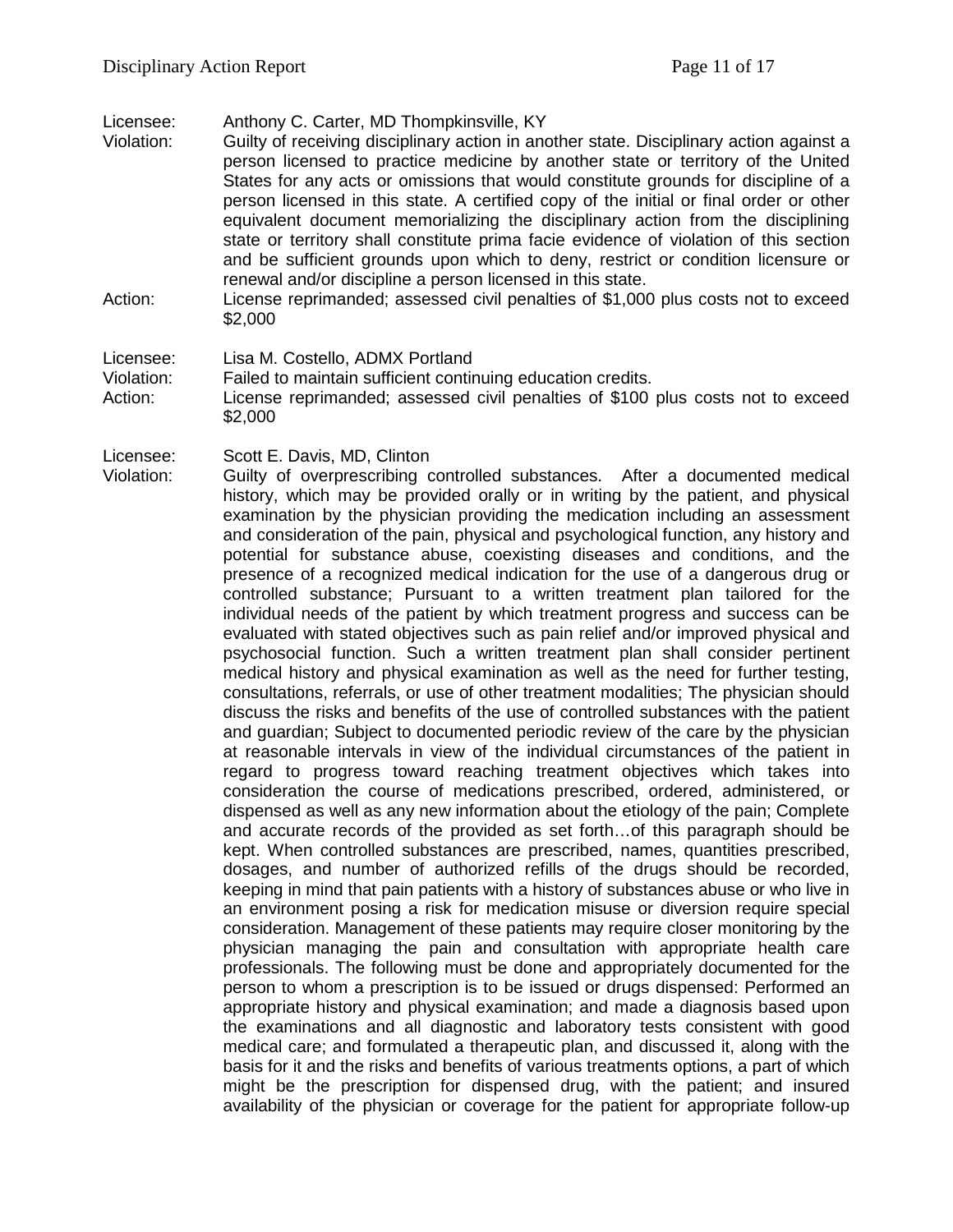| Action:                            | care.<br>License reprimanded with restrictions; assessed costs not to exceed \$5,000                                                                                                                                                                                                                                                                                                                                                                                                                                                                                                                                                                                                                                                                                                                                                                                                                                                                                                                                                                                                                  |
|------------------------------------|-------------------------------------------------------------------------------------------------------------------------------------------------------------------------------------------------------------------------------------------------------------------------------------------------------------------------------------------------------------------------------------------------------------------------------------------------------------------------------------------------------------------------------------------------------------------------------------------------------------------------------------------------------------------------------------------------------------------------------------------------------------------------------------------------------------------------------------------------------------------------------------------------------------------------------------------------------------------------------------------------------------------------------------------------------------------------------------------------------|
| Licensee:<br>Violation:<br>Action: | Eloy E. Diaz, MD, Jonesboro, GA<br>Failed to attend a medical school that does not comply with the curriculum criteria<br>specified by Board rules and is not listed on any lists approved by the Board<br>pursuant to the Board's policy, "Determination of Standards for International<br>Medical Schools and Graduates of Unapproved Foreign Medical Schools."<br>License denied                                                                                                                                                                                                                                                                                                                                                                                                                                                                                                                                                                                                                                                                                                                   |
| Licensee:<br>Violation:<br>Action: | Dhiraj Jeyanandarajan, MD Irvine, CA<br>Failed to report disciplinary action in Pennsylvania. Disciplinary action against a<br>person licensed to practice medicine by another state or territory of the United<br>States for any acts or omissions that would constitute grounds for discipline of a<br>person licensed in this state. A certified copy of the initial or final order or other<br>equivalent document memorializing the disciplinary action from the disciplining<br>state or territory shall constitute prima facie evidence of violation of this section<br>and be sufficient grounds upon which to deny, restrict or condition licensure or<br>renewal and/or discipline a person licensed in this state. Each provider who has<br>submitted information pursuant to this chapter must update that information in<br>writing by notifying the department within thirty (30) days after the occurrence of<br>an event or attainment of a status that is required to be reported.<br>License reprimanded; assessed civil penalty of \$500.00 plus costs not to exceed<br>\$2,000.00 |
| Licensee:<br>Violation:<br>Action: | Celia W. Lloyd, MD, Toney AL<br>Disciplinary action against a person licensed to practice medicine by another<br>state or territory of the United States for any acts or omissions that would<br>constitute grounds for discipline of a person licensed in this state.<br>License reprimanded with terms; plus costs not to exceed \$1,000.00.                                                                                                                                                                                                                                                                                                                                                                                                                                                                                                                                                                                                                                                                                                                                                        |
| Licensee:<br>Violation:<br>Action: | Abdelrahman H. Mohamed, MD, Morristown<br>Guilty of unprofessional conduct; to wit: making false statements<br>or<br>representation, being guilty of fraud or deceit in obtaining admission to practice<br>or being guilty of fraud or deceit in the practice of medicine; gross health care<br>liability or a pattern of continued or repeated health care liability, ignorance,<br>negligence or incompetence in the course of medical practice; conviction of a<br>felony; making or signing in one's professional capacity any certificate that is<br>known to be false at the time one makes or signs such certificate<br>License voluntarily and permanently surrendered; assessed civil penalty in the<br>amount of \$10,000.00 plus costs not to exceed \$10,000.00                                                                                                                                                                                                                                                                                                                           |
| Licensee:<br>Violation:<br>Action: | Jason Bryan Mullenix, MD Memphis<br>Guilty of performing a surgical procedure that patient did not consent to. Gross<br>health care liabilityin the course of medical practice.<br>License reprimanded; assessed civil penalty of \$1,000 plus costs not to exceed<br>\$2,000                                                                                                                                                                                                                                                                                                                                                                                                                                                                                                                                                                                                                                                                                                                                                                                                                         |
| Licensee:<br>Violation:            | Thomas D. Murray, MD, Wilson, North Carolina<br>Guilty of felony in New Mexico. Disciplinary action against a person licensed to<br>practice medicine by another state or territory of the United States for any acts                                                                                                                                                                                                                                                                                                                                                                                                                                                                                                                                                                                                                                                                                                                                                                                                                                                                                 |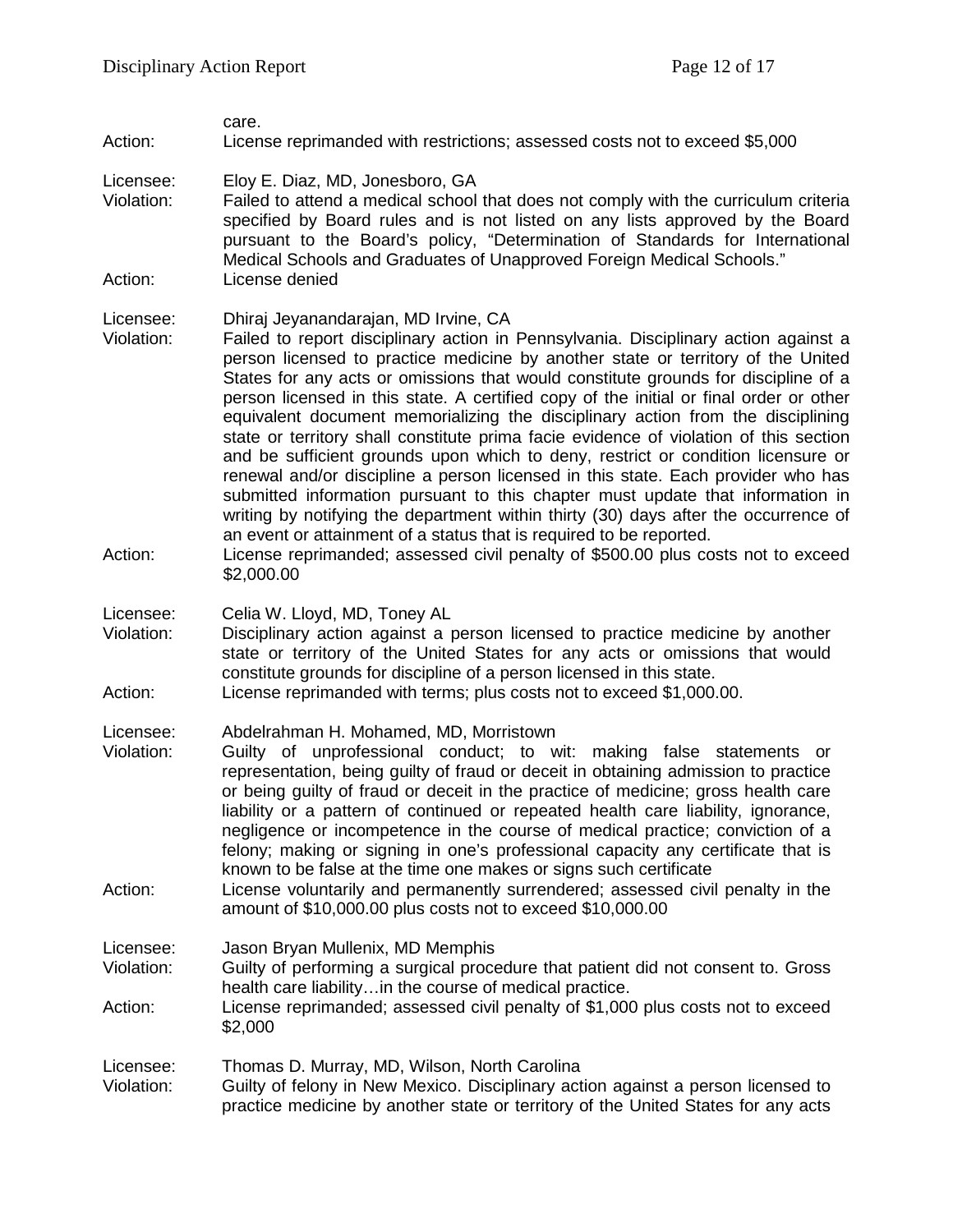or omissions that would constitute grounds for discipline of a person licensed in this state.

Action: License permanently revoked

### **TENNESSEE MEDICAL LABORATORY BOARD**

Licensee: Jennifer D. Hayes, LLP, Aiken South Carolina Violation: Failure to pay student loans Action: License suspended

#### **BOARD OF NURSING**

| Licensee:                          | Karla Easley Harrell, LPN, Trenton                                                                                                                               |
|------------------------------------|------------------------------------------------------------------------------------------------------------------------------------------------------------------|
| Violation:                         | Failure to pay student loan                                                                                                                                      |
| Action:                            | License suspended                                                                                                                                                |
| Licensee:                          | Dyana D Moore, RN, Powell                                                                                                                                        |
| Violation:                         | Failure to pay student loan                                                                                                                                      |
| Action:                            | License suspended                                                                                                                                                |
| Licensee:                          | Pamela K Newport, LPN, Sunbright                                                                                                                                 |
| Violation:                         | Failure to pay student loan                                                                                                                                      |
| Action:                            | License suspended                                                                                                                                                |
| Licensee:<br>Violation:<br>Action: | Kimberly N. Schmid, RN, Clarksville*<br>Pending final hearing<br>License placed on immediate suspension<br>*Delayed Reporting, certificate disciplined Nov. 2017 |
| Licensee:                          | Tonya P. Webb, LPN, Hohenwald*                                                                                                                                   |

Violation: Guilty of unprofessional conduct; to wit: engaging in acts of dishonesty which relate to the practice of nursing. Action: License voluntarily surrendered *\*Delayed Reporting, certificate disciplined Nov. 2017*

#### **BOARD OF OCCUPATIONAL THERAPY**

Licensee: Rachel Marie Caudill, OTA, Nashville<br>Violation: Failure to timely renew license. No pe

Failure to timely renew license. No person shall practice occupational therapy or act as an occupational therapy assistant, nor claim to be able to practice occupational therapy or act as an occupational therapy assistant unless the person holds a license and otherwise complies with the provisions of this part and the rules adopted by the board. Violation or attempted violation, directly or indirectly, or assisting in or abetting the violation of, or conspiring to violate, any provision of this part or any lawful order of the board issued pursuant thereto or any criminal statute of the state of Tennessee. Occupational therapy is one of the healing arts and as such the practice is restricted to those persons credentialed by the board. Persons engaging in the practice of occupational therapy without being credentialed or expressly exempted by the laws are in violation of the division law.

Action: License reprimanded with terms; assessed civil penalties of \$2,100 plus costs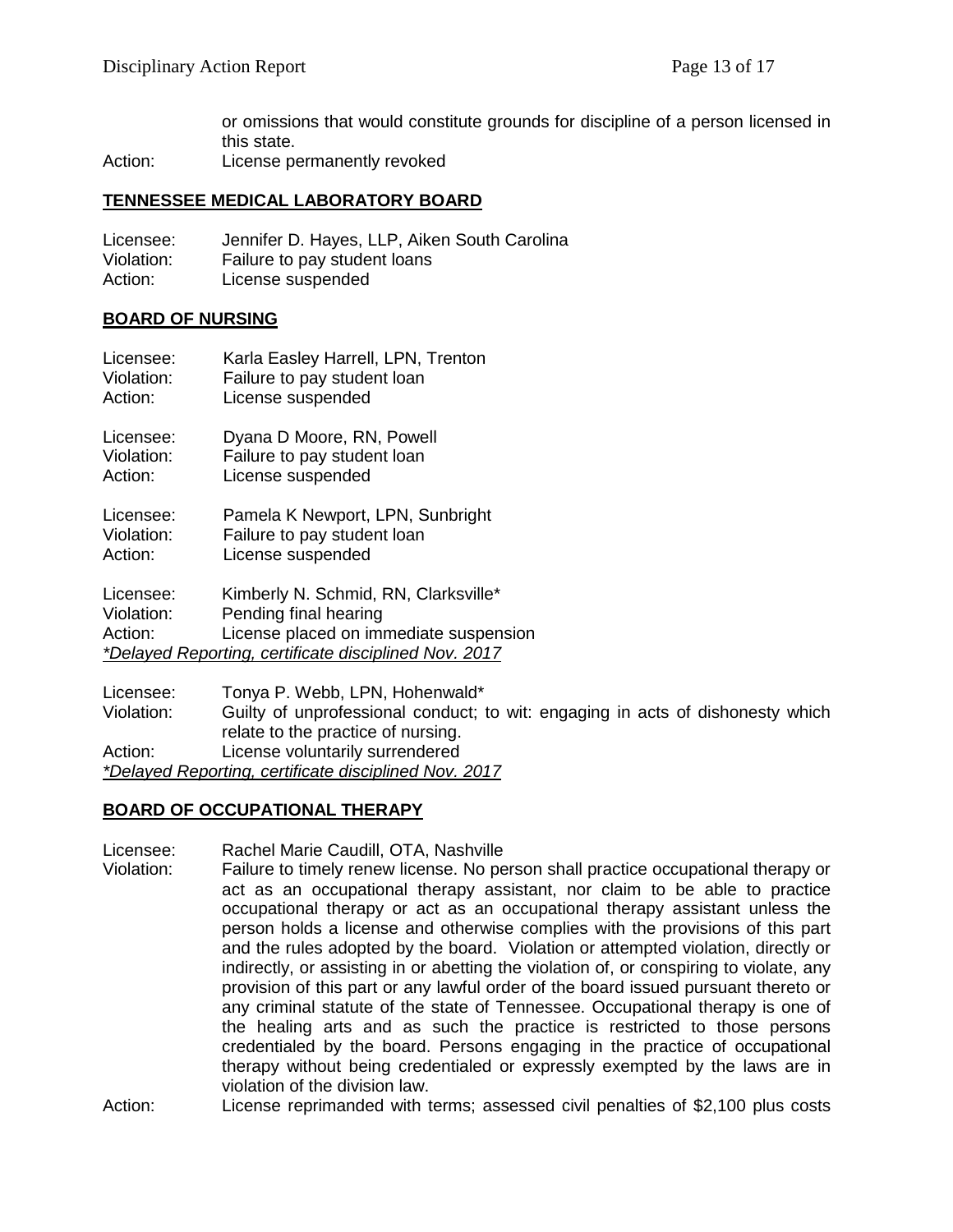not to exceed \$2,000.00

# **BOARD OF PHARMACY**

| Licensee:<br>Violation:<br>Action: | Boatwright Drug Company, Pharmacy, Millington<br>If licensee committed the alleged acts, the alleged acts would constitute the<br>following violations of law; Engaging in conduct prohibited or made unlawful by<br>any of the provisions of parts 2-5 of this chapter or any other laws of the state or<br>of the United States relating to the practice of pharmacy<br>License placed on probation with terms; plus costs not to exceed \$1,000.00                                                                                                                                                                                                                                                                                                                                                                                                                                                                                                                                                                                                                                                                                                      |
|------------------------------------|------------------------------------------------------------------------------------------------------------------------------------------------------------------------------------------------------------------------------------------------------------------------------------------------------------------------------------------------------------------------------------------------------------------------------------------------------------------------------------------------------------------------------------------------------------------------------------------------------------------------------------------------------------------------------------------------------------------------------------------------------------------------------------------------------------------------------------------------------------------------------------------------------------------------------------------------------------------------------------------------------------------------------------------------------------------------------------------------------------------------------------------------------------|
| Licensee:<br>Violation:<br>Action: | Steven Boatwright, DPH, Millington<br>If licensee committed the alleged acts, the alleged acts would constitute the<br>following violations of law; Engaging in conduct prohibited or made unlawful by<br>any of the provisions of parts 2-5 of this chapter or any other laws of the state or<br>of the United States relating to the practice of pharmacy<br>License placed on probation                                                                                                                                                                                                                                                                                                                                                                                                                                                                                                                                                                                                                                                                                                                                                                 |
| Licensee:<br>Violation:<br>Action: | Martha A. Bryant, DPH, Clinton<br>Failure to adhere to board statues and rules as follows; Failure to perform final<br>product verification prior to dispensing; Receiving returned prescription orders<br>while not in compliance with Tenn.Comp. R.&Regs. 1140-03-.03(8). Engaging in<br>conduct prohibited or made unlawful by any of the provisions of parts 2-5 of this<br>chapter or any other laws of the state or of the United States relating to the<br>practice of pharmacy<br>License reprimanded                                                                                                                                                                                                                                                                                                                                                                                                                                                                                                                                                                                                                                              |
| Licensee:<br>Violation:<br>Action: | Aubrey N. Cain, RT, Murfreesboro<br>Failed to adhere to the board's statutes and rules as follows:<br>Engaging in<br>conduct prohibited or made unlawful by any of the provisions of parts 2-5 of this<br>chapter or any other laws of the state or of the United States relating to drugs or<br>to the practice of pharmacy; been guilty of dishonorable, immoral, unethical or<br>unprofessional conduct; it is unlawful for any person, firm or corporation to<br>possess, sell, barter, or give any (legend) drug except upon the written<br>prescription[;] it is unlawful for any person, firm or corporation to obtain or<br>attempt to obtain a legend drugby subterfuge; it is unlawful for any person to<br>have in such person's possession any drug (defined or enumerated) [without]<br>the same having been prescribedand having been dispensed by a pharmacy<br>[;] and it is unlawful for any person to knowingly or intentionally to obtain<br>possession of a controlled substance by fraud [.] Respondent diverted<br>controlled substances and legend drugs for personal use.<br>License revoked; plus costs not to exceed \$10,000.00 |
| Licensee:<br>Violation:            | Patricia Gale Cude, PT, Manchester<br>Guilty of nonpayment of a state or federal education loan or service-conditional<br>scholarship.                                                                                                                                                                                                                                                                                                                                                                                                                                                                                                                                                                                                                                                                                                                                                                                                                                                                                                                                                                                                                     |
| Action:                            | License suspended                                                                                                                                                                                                                                                                                                                                                                                                                                                                                                                                                                                                                                                                                                                                                                                                                                                                                                                                                                                                                                                                                                                                          |
| Licensee:<br>Violation:            | Kayla M. Stedam, PT, Lancing<br>Guilty of nonpayment of a state or federal education loan or service-conditional<br>scholarship.                                                                                                                                                                                                                                                                                                                                                                                                                                                                                                                                                                                                                                                                                                                                                                                                                                                                                                                                                                                                                           |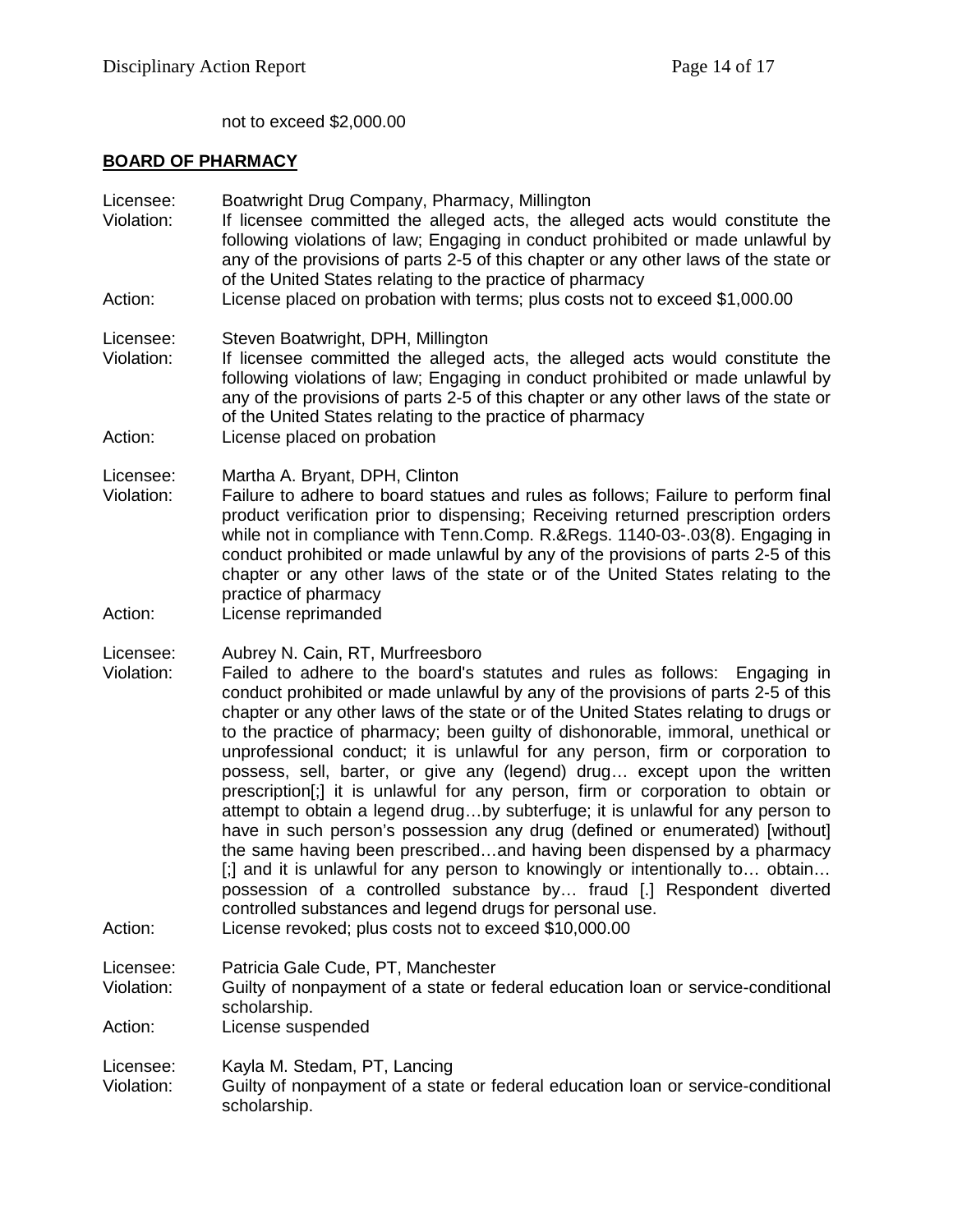Action: License suspended

## **BOARD OF PHYSICAL THERAPY**

Licensee: \*\*Patrick Wayne Dorris, Goodlettsville Violation: Criminal history in Georgia Action: Application denied \*\**Delayed Reporting, application denied Aug. 2016*

## **ABUSE REGISTRY**

| Name:       | Deanna Brooke Pedigo, Smithville          |
|-------------|-------------------------------------------|
| Abuse:      | Theft/misappropriation                    |
| Profession: | CNA                                       |
| Name:       | LaShunnareka Vonneyette King, Chattanooga |
| Abuse:      | Exploitation                              |
| Profession: | <b>CNA</b>                                |
| Name:       | Sharlotte Johnson, Memphis                |
| Abuse:      | Physical abuse/neglect                    |
| Profession: | <b>CNA</b>                                |
| Name:       | Brittany L. Gholston                      |
| Abuse:      | Physical                                  |
| Profession: | <b>Not Provided</b>                       |
| Name:       | Jane Cassandra Austen                     |
| Abuse:      | Theft/Misappropriation                    |
| Profession: | Caregiver                                 |
| Name:       | Ami Nipper                                |
| Abuse:      | Exploitation                              |
| Profession: | LPN                                       |
| Name:       | Melanie Williams                          |
| Abuse:      | Physical/Mental                           |
| Profession: | <b>Support Specialist</b>                 |
| Name:       | Marquita McLemore                         |
| Abuse:      | Physical/Mental                           |
| Profession: | Home Manager                              |
| Name:       | <b>Jasmine Foster</b>                     |
| Abuse:      | Physical/Mental                           |
| Profession: | <b>Home Manager</b>                       |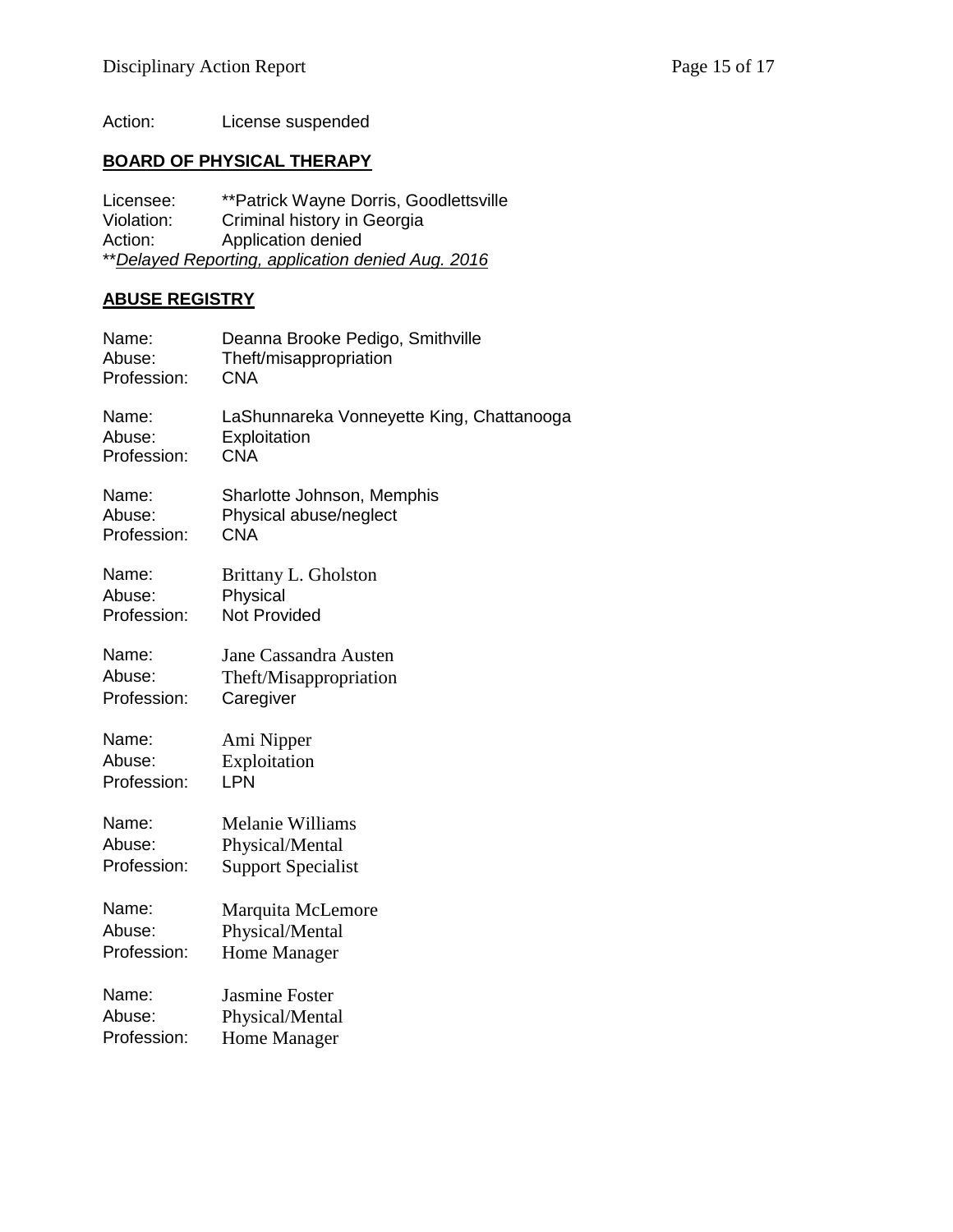| Name:       | <b>Jason Warren</b>                    |
|-------------|----------------------------------------|
| Abuse:      | Neglect                                |
| Profession: | Direct Support Staff and CNA (Revoked) |
| Name:       | Eric Lyons                             |
| Abuse:      | Physical/Neglect                       |
| Profession: | Developmental Technician               |
| Name:       | Latonya Cunningham                     |
| Abuse:      | Physical/Mental                        |
| Profession: | <b>Direct Support Staff</b>            |
| Name:       | Jamar Bynum                            |
| Abuse:      | Neglect                                |
| Profession: | <b>Direct Support Staff</b>            |
| Name:       | Angela L. Chambers                     |
| Abuse:      | Neglect                                |
| Profession: | <b>Direct Support Staff</b>            |
| Name:       | <b>Ryan Keith Crabtree</b>             |
| Abuse:      | Neglect                                |
| Profession: | <b>Direct Support Staff</b>            |
| Name:       | Clint Holland                          |
| Abuse:      | Physical                               |
| Profession: | <b>Direct Support Staff</b>            |
| Name:       | Dexter Tyrone Jones                    |
| Abuse:      | Physical                               |
| Profession: | <b>Direct Support Staff</b>            |
| Name:       | Lakeisha Justice                       |
| Abuse:      | Physical                               |
| Profession: | Direct Support Staff and CNA (Revoked) |
| Name:       | <b>Tierney Towner</b>                  |
| Abuse:      | Physical/Emotional/Neglect             |
| Profession: | <b>Support Specialist</b>              |
| Name:       | Robert Turner, Jr.                     |
| Abuse:      | Emotional/Psychological                |
| Profession: | Home Manager and CNA (Revoked)         |